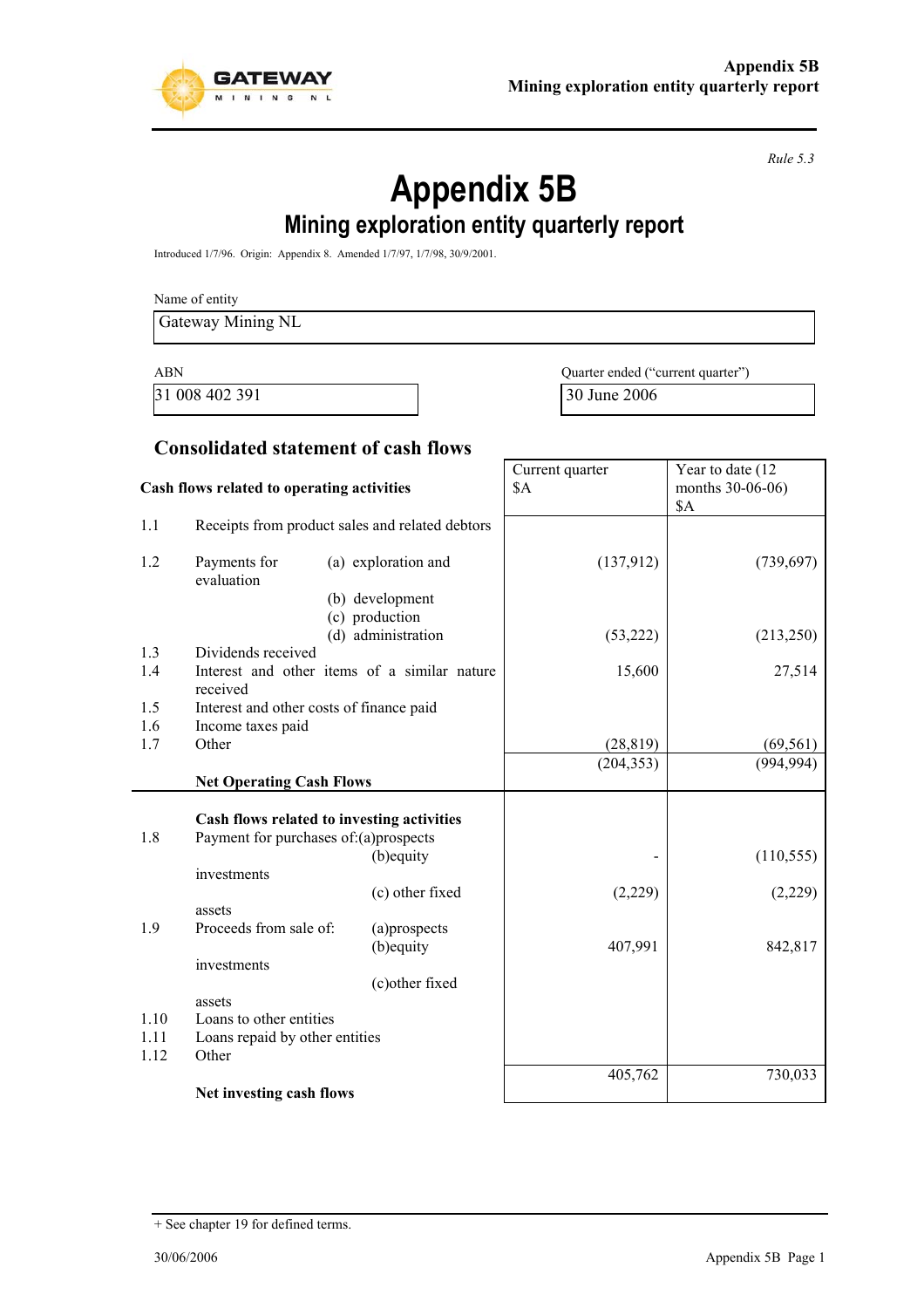

|              |                                                                                     | Current quarter | Year to date (12) |
|--------------|-------------------------------------------------------------------------------------|-----------------|-------------------|
|              |                                                                                     | \$A             | months 30-06-06)  |
|              |                                                                                     |                 | \$A               |
| 1.13         | Total operating and investing cash flows<br>(brought forward)                       | 201,409         | (264, 961)        |
|              | Cash flows related to financing activities                                          |                 |                   |
| 1.14         | Proceeds from issues of shares, options, etc.                                       |                 | 1,720,000         |
| 1.15         | Proceeds from sale of forfeited shares                                              |                 |                   |
| 1.16         | Proceeds from borrowings                                                            |                 |                   |
| 1.17         | Repayment of borrowings                                                             |                 |                   |
| 1.18         | Dividends paid                                                                      |                 |                   |
| 1.19         | Other (provide details if material)                                                 |                 | 86,000            |
|              | Net financing cash flows                                                            |                 | 1,634,000         |
|              | Net increase (decrease) in cash held                                                | 201,409         | 1,369,039         |
| 1.20<br>1.21 | Cash at beginning of quarter/year to date<br>Exchange rate adjustments to item 1.20 | 1,685,252       | 517,622           |
| 1.22         | Cash at end of quarter                                                              | 1,886,661       | 1,886,661         |

#### **Payments to directors of the entity and associates of the directors Payments to related entities of the entity and associates of the related entities**

|      |                                                                  | Current quarter<br>\$Α |
|------|------------------------------------------------------------------|------------------------|
| 1.23 | Aggregate amount of payments to the parties included in item 1.2 | 51,000                 |
| 1.24 | Aggregate amount of loans to the parties included in item 1.10   |                        |
|      |                                                                  |                        |

1.25 Explanation necessary for an understanding of the transactions

#### **Non-cash financing and investing activities**

2.1 Details of financing and investing transactions which have had a material effect on consolidated assets and liabilities but did not involve cash flows

2.2 Details of outlays made by other entities to establish or increase their share in projects in which the reporting entity has an interest

The company has a Farm In and Joint Venture agreement with Goldminco Corporation on the Cowra Project. The terms of the agreement require Goldminco to spend \$800,000 to earn a 51% interest within the first 30 months and a further \$1.2 million to earn a 70% interest within the next 24 months. Gateways interest in the project is currently 100%.

<sup>+</sup> See chapter 19 for defined terms.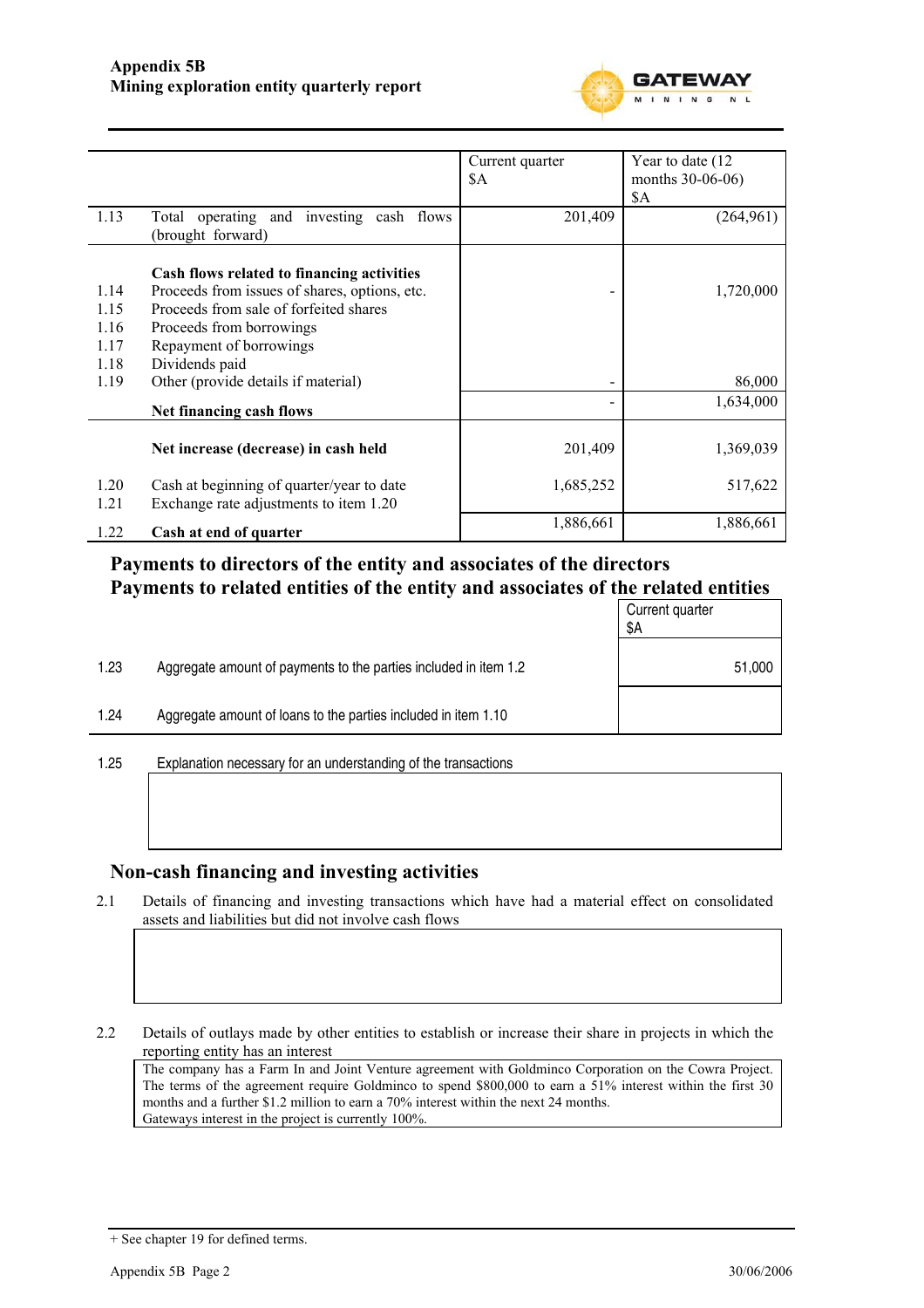

#### **Financing facilities available**

*Add notes as necessary for an understanding of the position.* 

- 3.1 Loan facilities
- 3.2 Credit standby arrangements

| Amount available<br>\$A'000 | Amount used<br>\$A'000 |  |
|-----------------------------|------------------------|--|
|                             |                        |  |
|                             |                        |  |

#### **Estimated cash outflows for next quarter**

|     | <b>Total</b>               | 150,000 |
|-----|----------------------------|---------|
| 4.2 | Development                |         |
| 4.1 | Exploration and evaluation | 150,000 |
|     |                            | \$Α     |

## **Reconciliation of cash**

| Reconciliation of cash at the end of the quarter (as<br>shown in the consolidated statement of cash flows) to<br>the related items in the accounts is as follows. |                                                  | Current quarter<br>\$A | Previous quarter<br>\$A |
|-------------------------------------------------------------------------------------------------------------------------------------------------------------------|--------------------------------------------------|------------------------|-------------------------|
| 5.1                                                                                                                                                               | Cash on hand and at bank                         | 1,886,661              | 1,685,252               |
| 5.2                                                                                                                                                               | Deposits at call                                 |                        |                         |
| 5.3                                                                                                                                                               | Bank overdraft                                   |                        |                         |
| 5.4                                                                                                                                                               | Other (provide details)                          |                        |                         |
|                                                                                                                                                                   | <b>Total: cash at end of quarter (item 1.22)</b> | 1,886,661              | 1,685,252               |

#### **Changes in interests in mining tenements**

|     |                                                                     | Tenement<br>reference | Nature of interest<br>(note (2)) | Interest at<br>beginning<br>of quarter | Interest at<br>end of<br>quarter |
|-----|---------------------------------------------------------------------|-----------------------|----------------------------------|----------------------------------------|----------------------------------|
| 6.1 | Interests in mining<br>tenements relinquished,<br>reduced or lapsed |                       |                                  |                                        |                                  |
| 6.2 | Interests in mining<br>tenements acquired or<br>increased           |                       |                                  |                                        |                                  |

<sup>+</sup> See chapter 19 for defined terms.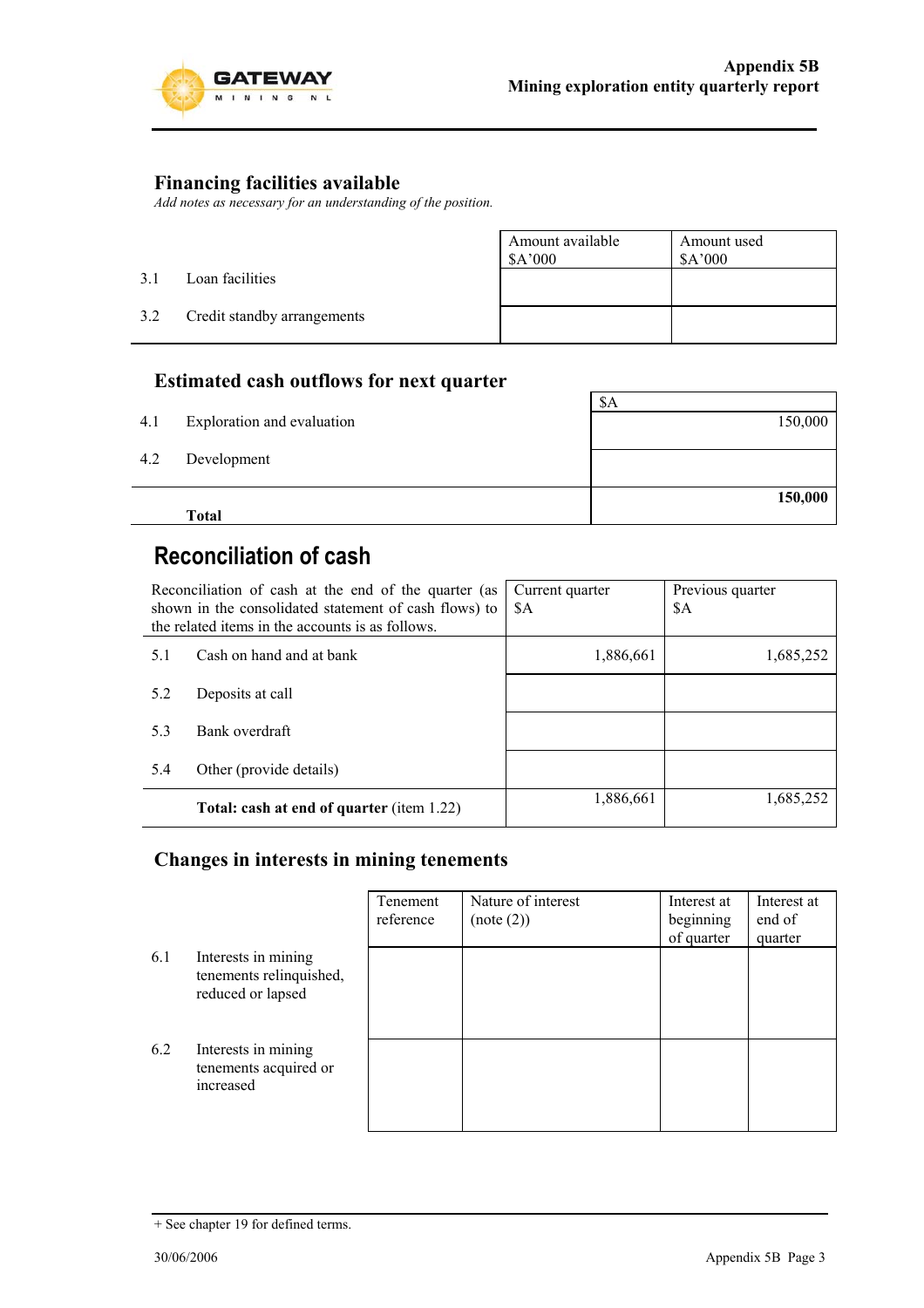

#### **Issued and quoted securities at end of current quarter**

*Description includes rate of interest and any redemption or conversion rights together with prices and dates.* 

|         |                                                                                                                                                  | Total number | Number quoted | Issue price per<br>security (see note<br>$3)$ (cents) | Amount paid up per<br>security (see note 3)<br>(cents) |
|---------|--------------------------------------------------------------------------------------------------------------------------------------------------|--------------|---------------|-------------------------------------------------------|--------------------------------------------------------|
| 7.1     | Preference<br><sup>+</sup> securities<br>(description)                                                                                           |              |               |                                                       |                                                        |
| 7.2     | Changes during<br>quarter<br>(a) Increases<br>through issues<br>(b) Decreases<br>through returns<br>of capital, buy-<br>backs,<br>redemptions    |              |               |                                                       |                                                        |
| 7.3     | +Ordinary<br>securities                                                                                                                          | 101,105,450  | 101,105,450   |                                                       |                                                        |
| 7.4     | Changes during<br>quarter<br>(a) Increases<br>through issues<br>(b) Decreases<br>through returns<br>of capital, buy-<br>backs                    | 8,800,000    | 8,800,000     | 15 cents                                              | 15 cents                                               |
| 7.5     | <sup>+</sup> Convertible<br>debt securities                                                                                                      |              |               |                                                       |                                                        |
| 7.6     | (description)<br>Changes during<br>quarter<br>(a) Increases<br>through issues<br>(b) Decreases<br>through<br>securities<br>matured,<br>converted |              |               |                                                       |                                                        |
| $7.7\,$ | <b>Options</b><br>(description and<br>conversion                                                                                                 | 9,692,828    | 9,692,828     | Exercise price<br>30 cents                            | Expiry date<br>1 March 2007                            |
| 7.8     | factor)<br>Issued during                                                                                                                         |              |               |                                                       |                                                        |
| 7.9     | quarter<br><b>Exercised</b> during<br>quarter                                                                                                    |              |               |                                                       |                                                        |
| 7.10    | <b>Expired during</b><br>quarter                                                                                                                 |              |               |                                                       |                                                        |
| 7.11    | <b>Debentures</b><br>(totals only)                                                                                                               |              |               |                                                       |                                                        |
| 7.12    | <b>Unsecured</b><br>notes (totals<br>only)                                                                                                       |              |               |                                                       |                                                        |

<sup>+</sup> See chapter 19 for defined terms.